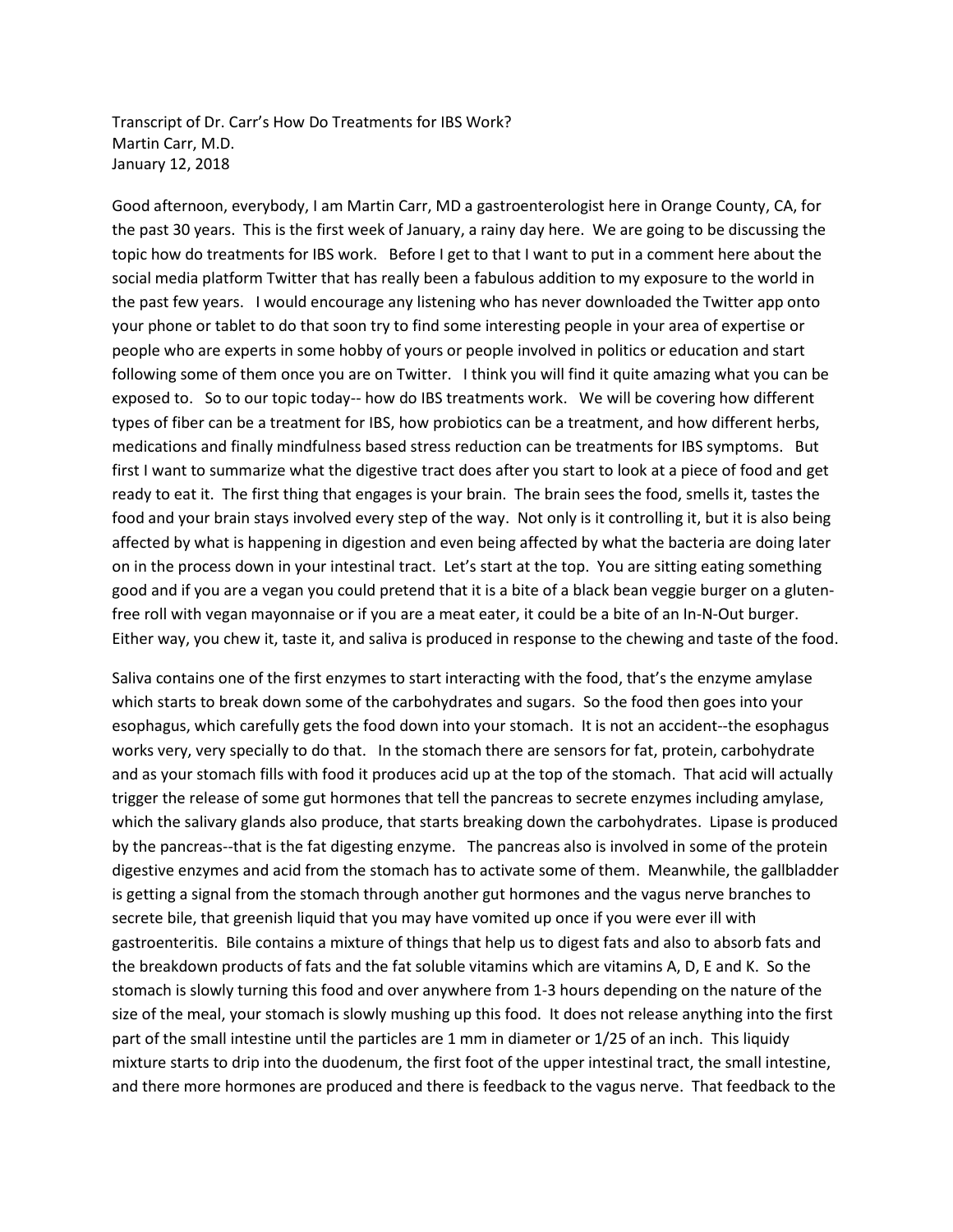vagus nerve up to the up to the brain is already starting to make you feel that you are full from eating. You start to slow down and finish your meal but the intestines keep on working on that. This action of the stomach and the enzymes and the gut hormones and feedback up to the brain to stop eating is followed by digestion of the digestible calories into small units that are then absorbed all in the first 3 feet of the small intestine. In most of us, there is another 12-15 feet left. The small intestine is anywhere from 15-18 feet long in most adults.

Where IBS symptoms of bloating, gas, pain, and changes in the nature of bowel movements happens- all of that is determined by how the rest of the small intestine and the large intestine handle the not as easily digestible component of what we eat. There are 13 trillion or more gut bacteria down in the end of the small intestine and colon that are going to work on what can be referred to as the fermentable food chemicals that we do not have enzymes to break down, digest and absorb. The gut microbiome, which is the phrase for all of the genetic DNA of the bacteria, has way more bacterial genes than we have human genes. Some of those bacterial genes code for enzymes that break down things that we cannot break down, that our human enzymes will not break down, such as components of fiber called names like wheat dextran, oligosaccharides, disaccharides, monosaccharides and sugar alcohols.

There are also other important actions of the gut bacteria. They are involved in immune regulation. Bacteria in the gut produce defensins and other small molecules that inhibit what are referred to as the bad bacteria or pathogenic bacteria like certain strains of E. coli that can make us very ill. Our native flora is trying to protect us from that by producing these defensins that inactivate the unwelcome foreign invaders like certain E. coli strains. They also have an effect on the immune cells lining the gut both positive and negative. Bacteria can also produce D-lactic acid and ammonia which can be absorbed and can be toxic to the brain in high quantities. But they also produce hormones and neurotransmitters. Serotonin, which is an important neurotransmitter up in the brain, is also produced down in the gut. That serotonin cannot directly get up to our brain, but it can affect our gut nervous system and then by going back up the vagus nerve to the brain can send signals that can have an effect on even our mood and behavior and our ability to sleep well.

Back to the main business down in the small intestinal tract--about 15 years ago, some GI and nutrition researchers at Monash University in Australia studied how typical IBS symptoms, bloating, gas, or, as the Australians like to say, wind, or abdominal pain relate to diet. They developed this concept of FODMAP, which are the letters F as in fermentable, O as in oligosaccharides, D as in disaccharides, M as in monosaccharides and P for polyols, or sugar alcohols. Besides fermenting and creating some gases, bacteria also are manufacturing B vitamins including vitamin B12 and vitamin K which is an important vitamin used by the liver to make certain clotting compounds in our bloodstream. While all of this digestion and gas production is going on, the small intestine and colon are either gently or vigorously contracting and responding to the pressure of gas in the intestines or even responding to the type of gas. For example, methane in large enough amounts in the colon causes constipation by its effect on the enteric or intestinal nervous system, also referred to as the second brain, which controls our intestinal function and links back up to the Vagus nerve that goes back up to the brain.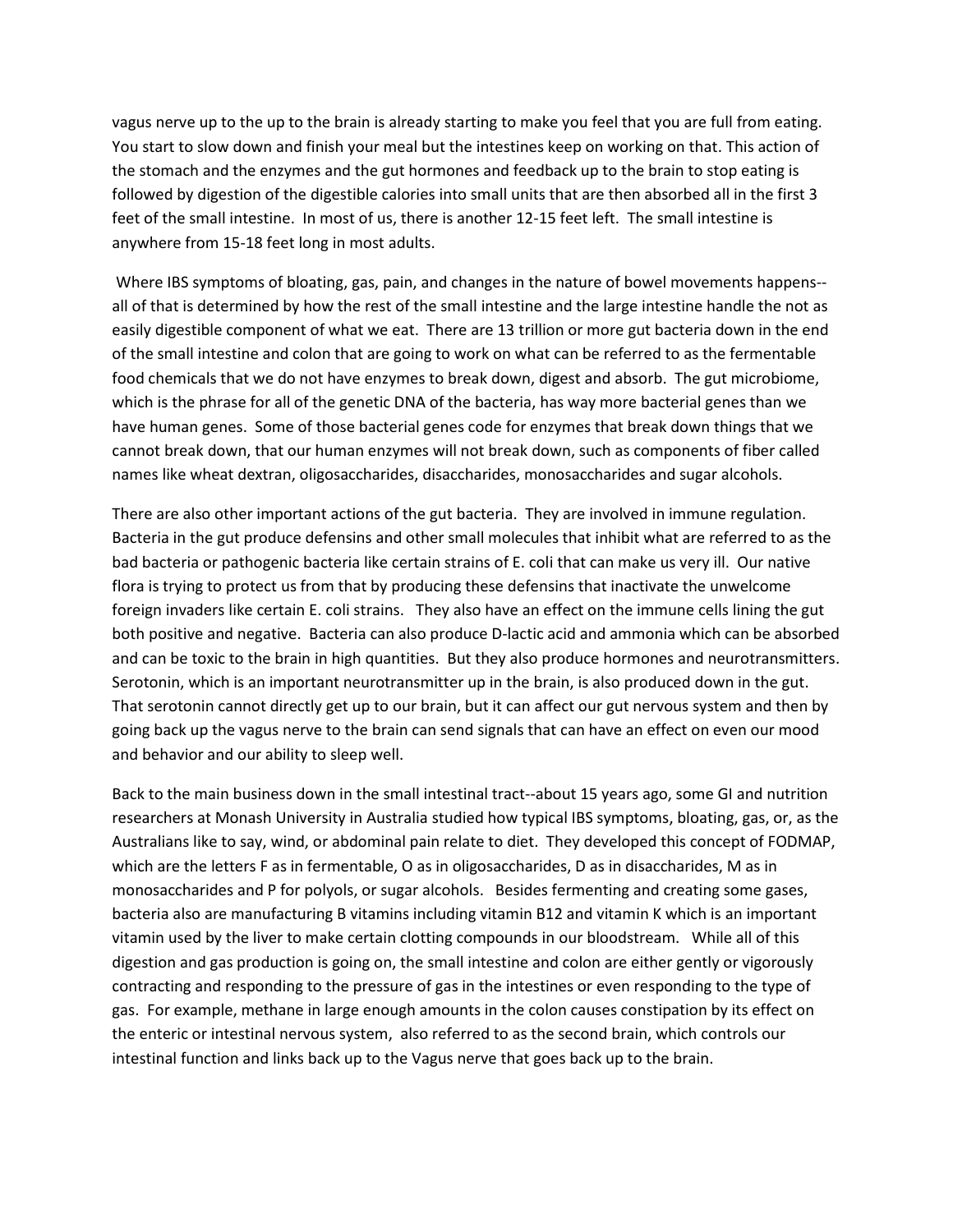So let's talk about how our treatments for IBS symptoms like gas, bloating and pain actually work now that we finished the summary of how all of that is working. After you take a bite of food we just followed it all through the intestinal tract being digested. Initially some digestible things are easily absorbed, while some not so easily digestible things are heading down to be handled by the bacteria in the gut.

One of the first topics in treatment of IBS to consider is diet. If you have listened to any my other podcasts about advanced diarrhea or advanced bloating or advanced constipation, you've learned about some dietary triggers and FODMAPs. Listen to one of those podcasts that applies to you if you haven't and look at the transcript.

Other topics that we will be discussing here include fiber. There are two kinds of fiber: soluble fiber, which means that it easily dissolves in water and binds to water and; insoluble fiber, which does not absorb water or dissolve in it. Insoluble fiber are things like the bran layers of cereal grains or rice, like the fiber that is in whole-wheat bread or brown rice. Soluble fiber are things that are found in fruits and vegetables but also in oats and beans, lentils and barley so things like oranges, apples, carrots contained pectin and gums and mucilages that are of soluble fiber. Soluble fiber helps to fill the stomach and intestines with a gel that slows down contraction and helps to delay the absorption of sugars and breakdown products of carbohydrates so that blood sugars do not spike as high after we eat a meal. Then, further down, soluble fiber is a great food for our best, most helpful gut bacteria.

Examples of soluble fiber that you can buy include the brand Benefiber available in any supermarket. A teaspoonful in water or up to a tablespoon in water once or twice a day is very helpful for people. That's how it works.

What about probiotics? Probiotics that are the bacterial type, which is what most of them are, are mostly made up of bifidobacter or lactobacillus species and these help our native gut bacteria by making enzymes to help digestion and also to help with immune regulation and vitamin synthesis. They also make chemicals that affect sleep or mood by interacting with the enteric nervous system, that second brain that we talked about a moment ago. Probiotics are also involved in both helping to finish digesting things that we could not digest in the first 3 feet of the small intestine, helping with immune regulation and vitamin synthesis and helping that enteric nervous system to give us the good feeling of having had a good meal and then later helping us sleep and helping our mood to be better.

What are prebiotics? Prebiotics are organic chemicals that we cannot digest--our stomach acid does not break it down, but they are digested by the beneficial bacteria in the gut and increase their numbers. An example is an oligosaccharide that is the favorite food of our gut bacteria bifidobacter. An amazing thing about prebiotics is that it has been found that human breast milk contains some special human milk oligosaccharides that human babies cannot digest themselves. So human breast milk actually contains oligosaccharides that are there to feed the developing gut bacterial flora of that baby--In particular to help the bifidobacter species to increase in the newborn's gut. So prebiotics are things that are food for the good bacteria. They make it through the stomach, they are not broken down by acid in the stomach, and they can affect the gut flora that way. An example of prebiotic is the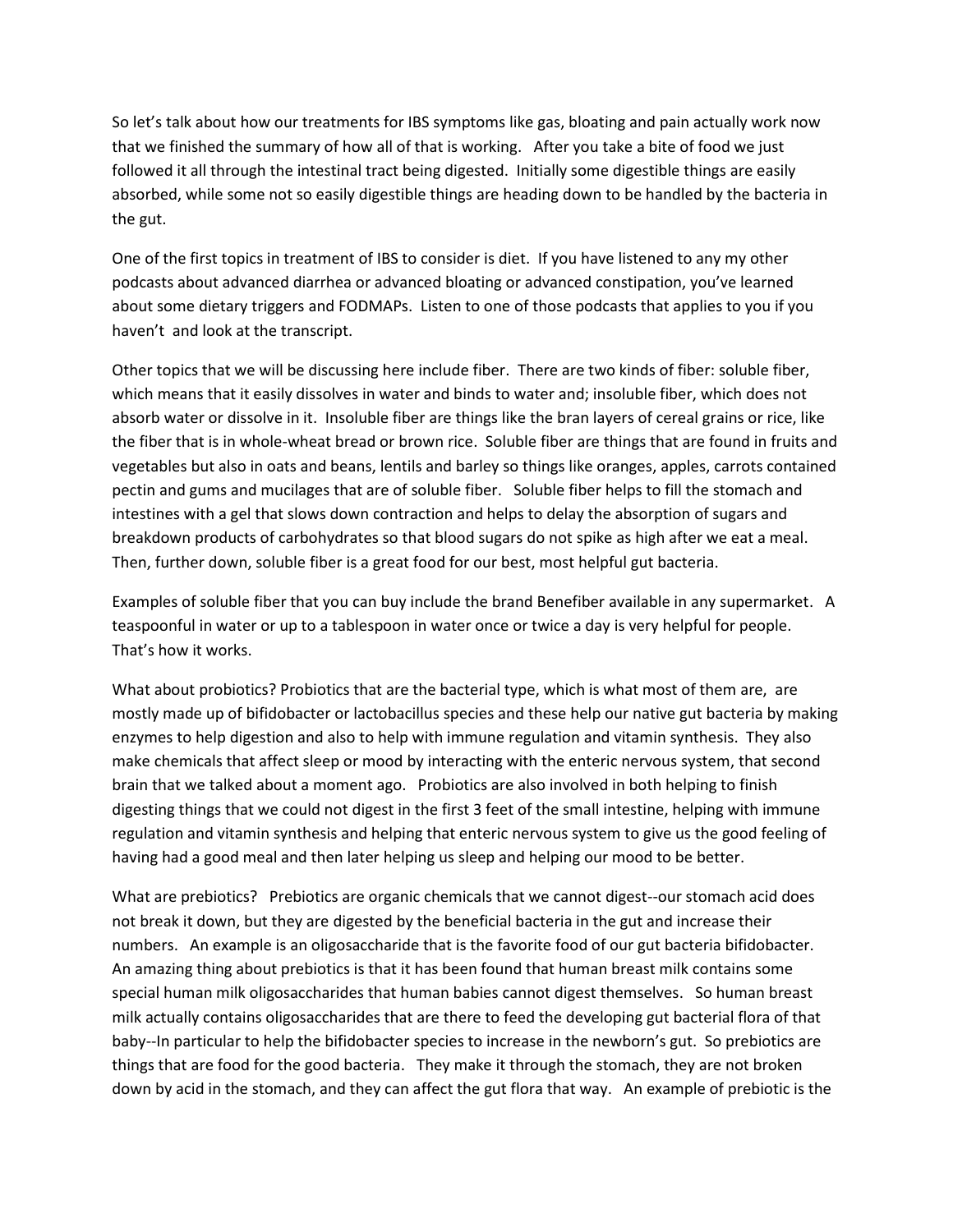Benefiber that I mentioned a moment ago. Also a product called Bimuno is a custom-made oligosaccharide product based on human milk oligosaccharides that people can buy. In the US, it is available on Amazon. Take that once a day as a little packet. There is a very good website www.bimuno.com that tells all about it.

So how do herbs work? Herbs such as peppermint and ginger and for some people chamomile, fennel or caraway seed oil can actually interact with the gut enteric nervous system or directly with gut smooth muscle. How do they do that? It turns out that peppermint oil contains menthol which blocks calcium channels in gut smooth muscle and relaxes spasm, thereby letting normal contractions resume. Calcium channels are present in all of the muscle of our bodies but they are different in the smooth muscle of the gut compared to the muscles of our arms and legs. Peppermint oil relaxes the calcium channels in smooth muscle. Ginger interacts with serotonin and acetylcholine receptors in the gut and brain to reduce nausea but also to reduce bloating or pressure in the gut. I have often received very good feedback from patients about the benefits of different peppermint products and also different ginger products to help them with their IBS symptoms. These are the ways that they work--through calcium channels in muscle in the case of menthol in peppermint, and in the case of ginger with serotonin and acetylcholine receptors in the gut and brain.

So how do medications work? There are several classes of prescription medications for irritable bowel syndrome. One category are the anticholinergics. These are medications with names such as dicyclomine or hyoscyamine. The way these work is by blocking acetylcholine neurotransmitter at the receptor level on gut smooth muscle. So they relax smooth muscle in a way that can be very effective, very helpful for some people with cramping and pain. Unfortunately, these anticholinergic medications dicyclomine and hyoscyamine can cause dry mouth, visual blurring sometimes even some dizziness or feeling sleepy or even slightly confused, especially if too much is taken. Mostly the dry mouth is the limiting side effect for a lot of people that can make it difficult to take these very much, but when pain is very bad they can be helpful.

Tricyclic antidepressants: the tricyclics are an old group of medication that came out in the late 1950s and 60s. They were among the first antidepressants, and when they were given to people they turned out not to be the best antidepressants in the world but they were very good for some people with chronic stomach pain or urgent bowel movements or for people with a urinary bladder that seems always wants to empty. So it was found that the tricyclics were the first gut and bladder drugs. They were in a sense the first medicine to relax the gut and bladder. They work by interacting with norepinephrine and serotonin receptors in the gut, brain and urinary bladder. The tricyclics also have an anticholinergic effect and that means that they can cause dry mouth, constipation or excessive grogginess for some people. Another category of medications for irritable bowel syndrome are the SSRIs, the selective serotonin reuptake inhibitors such as Lexapro or Celexa which have the generic names escitalopram or citalopram. What these do is increase serotonin levels in the brain and indirectly can have an effect on how the gut functions because of the very strong links between the brain and the gut.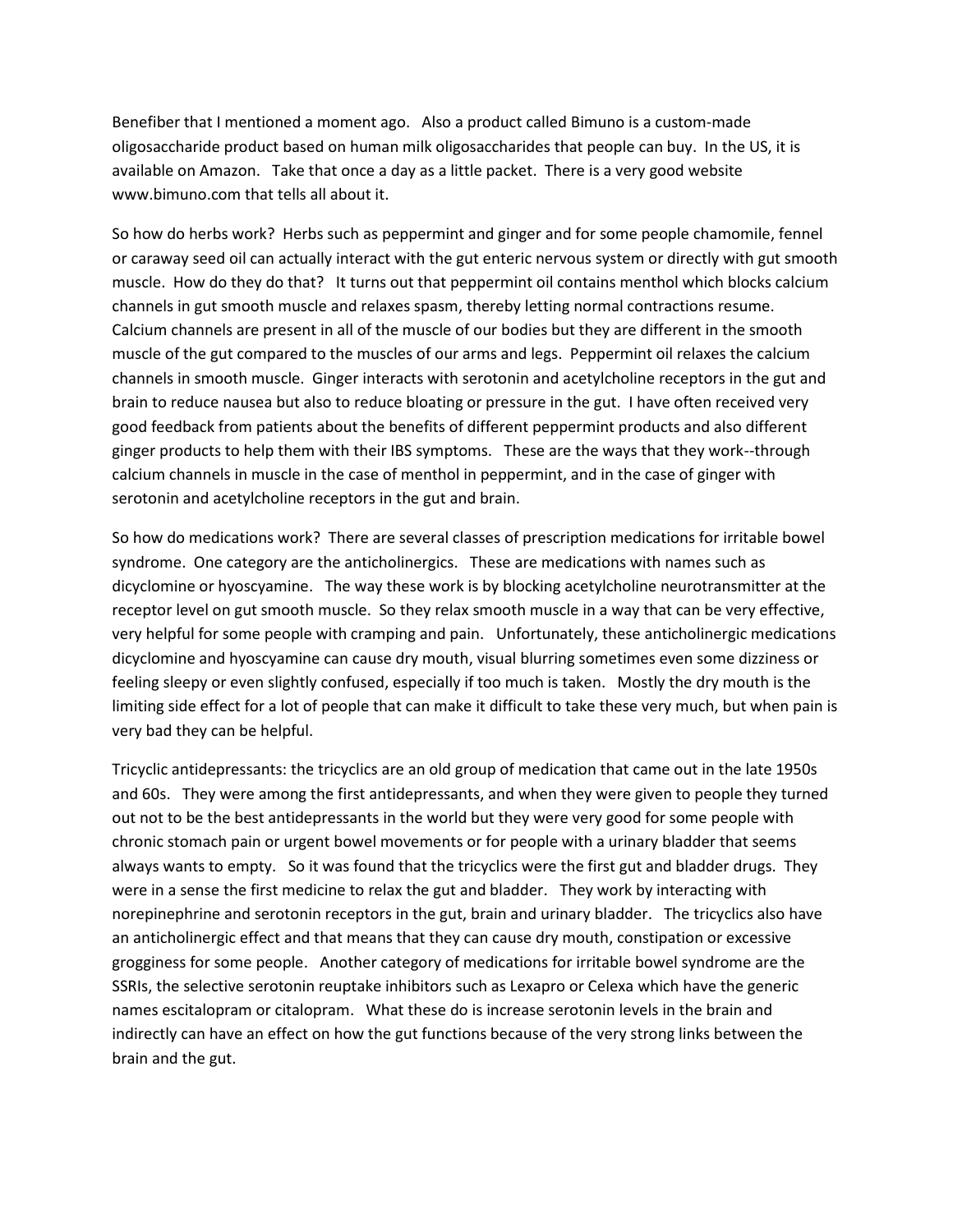Another thing that is used to treat IBS symptoms is simethicone. Simethicone is a chemical that reduces surface tension of water in the gut. It allows gas bubbles to dissolve back into the liquid in the GI tract. Brands of simethicone include Gas-X or Phazyme . Both Gas-X or Phazyme are sold in every supermarket or pharmacy and can sometimes be helpful to reduce a sensation of a stomach full of gas or bloating in the intestines. Another medicine used very often for IBS diarrhea symptoms is loperamide. Loperamide is a gut opioid agonist. Opioid receptors are the receptors that medicines like morphine and OxyContin and codeine interact within our bodies. There are opioid receptors in the got too and when they are stimulated, they slow the gut down. So loperamide is an over-the-counter gut opioid agonist that slows down the gut, reduces diarrhea or prevents it. The original brand was called Imodium and store brand antidiarrheal medicine is usually loperamide. Sometimes antidiarrhea medicine is the same thing that is in Pepto-Bismol in some stores. So you have to look at the label to check. But loperamide is a very powerful medicine to slow down diarrhea or prevent it and it is quite safe to take in the recommended amounts of not more than 16 mg per day. It is very rare to get bad side effects from loperamide. It does not last for very long--time you can take a dose and it will wear off in 6-8 hours.

Another category of medication is diphenoxylate-atropine. This is a prescription medicine for controlling diarrhea. It is both an opioid agonist like loperamide plus it has an anticholinergic medication mixed in with it and it works like the other anticholinergic medicines I mentioned a moment ago.

In some situations when people are having very bad intestinal pain and spasm a short course of treatment with a benzodiazepine such as clonazepam is something that a physician might consider. Sometimes when there is very bad anxiety that is expressing itself as very, very irritable guts and urgent diarrhea it can help to start off with a small dose of a benzodiazepine, and work into some of these other treatments later on.

One of the best treatments for irritable bowel syndrome is working on the stress part of it. There is definitely, as I have gone over in my other podcasts, a strong gut-brain link, and besides working at this just with medications, you can work at it by learning techniques to use stress reduction as a way of controlling your IBS symptoms. One of the ways of doing this is referred to as mindfulness based stress reduction. An example of a very good book about mindfulness based stress reduction is called A Mindfulness Based Stress Reduction Workbook by the authors Bob StahL and Alicia Goldstein. They give credit to John Kabat-Zinn, who began developing this concept of mindfulness based stress reduction back in the 1990s. It works at the brain-gut axis level. When you slow down your breathing, and focus on the present moment, not worrying about being in a rush, just learning to relax, that goes right down the vagus nerve and other nerves to the gut. It can help to reduce symptoms but it takes some effort to learn. You can't just listen to me on this short broadcast and know how to do that. It takes a coach, it takes some learning. Dr. Doug Drossman, the longtime director of the motility disorders unit at University of North Carolina Chapel Hill, gets much of the credit for doing the studies that show how learning stress reduction techniques could make a big impact on controlling symptoms of irritable bowel syndrome. Dr. Drossman is now in private practice. He is the emeritus director of the University of North Carolina Chapel Hill Center for Functional GI and Motility Disorders and I give him credit for